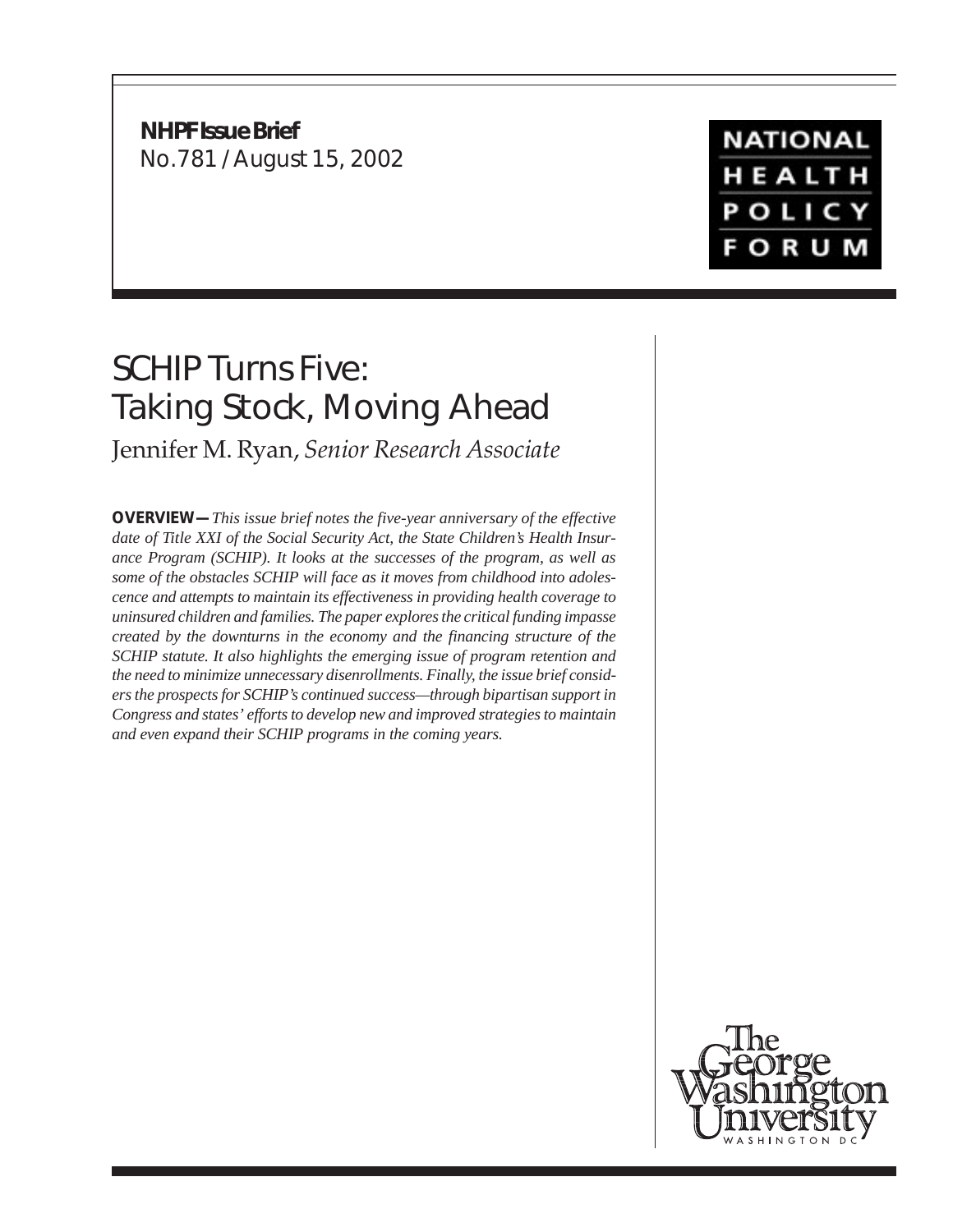# SCHIP Turns Five: Taking Stock, Moving Ahead

October 1, 2002, will mark the five-year anniversary of the effective date of the State Children's Health Insurance Program (SCHIP). The program was the result of a bipartisan agreement in the Congress to provide new funding for health insurance coverage for low-income uninsured children. SCHIP was generally targeted at children in families with incomes below 200 percent of the federal poverty level, which equals \$36,200 for a family of four in 2002. Therefore, children eligible for the program are often in working families who cannot afford coverage or whose employers do not offer health benefits. States had the opportunity to set up a new, free-standing SCHIP program, to expand their existing Medicaid programs, or to develop a combination of the two approaches. By July 2000, every state and territory had implemented a SCHIP plan and, today, 21 states are operating Medicaid expansion programs, 16 states have separate SCHIP programs, and 19 states are operating combination programs.<sup>1</sup>

States took great pride in the new opportunity to develop their SCHIP programs and reach out to low-income families. They set up marketing campaigns, held outreach events featuring their governors, and came up with catchy names—such as Healthy Kids, Peach Care, and Hoosier Healthwise—for their new programs. Behind the scenes, states also simplified their programs to make them more user friendly. They shortened applications, encouraged families to apply by mail rather than making them come in to the welfare office, and removed some of the burdensome eligibility verification requirements. The federal government did its share as well. President Clinton and other members of the administration hosted many SCHIP events, including the launch of a nationwide outreach campaign, Insure Kids Now, that includes a tollfree number and Web site where families can call and be linked directly with enrollment information for SCHIP in their state.

In addition, in 1997, the Robert Wood Johnson Foundation (RWJF) signaled its strong support for the new SCHIP program by creating a \$47 million initiative called "Covering Kids." The initiative was designed to help states reach out to families and provide them with information about the availability of health coverage through SCHIP and Medicaid. Administered by the Southern Institute on Children and Families, Covering Kids has provided grants to all 50 states and the District of Columbia and has conducted nationwide outreach events as well as large-scale advertising campaigns and an annual back-to-school enrollment drive.

**National Health Policy Forum** 2131 K Street NW, Suite 500 Washington DC 20037

202/872-1390 202/862-9837 [fax] nhpf@gwu.edu [e-mail] www.nhpf.org [web]

**Judith Miller Jones** *Director*

**Judith D. Moore** *Co-Director*

**Michele Black** *Publications Director*

NHPF is a nonpartisan education and information exchange for federal health policymakers.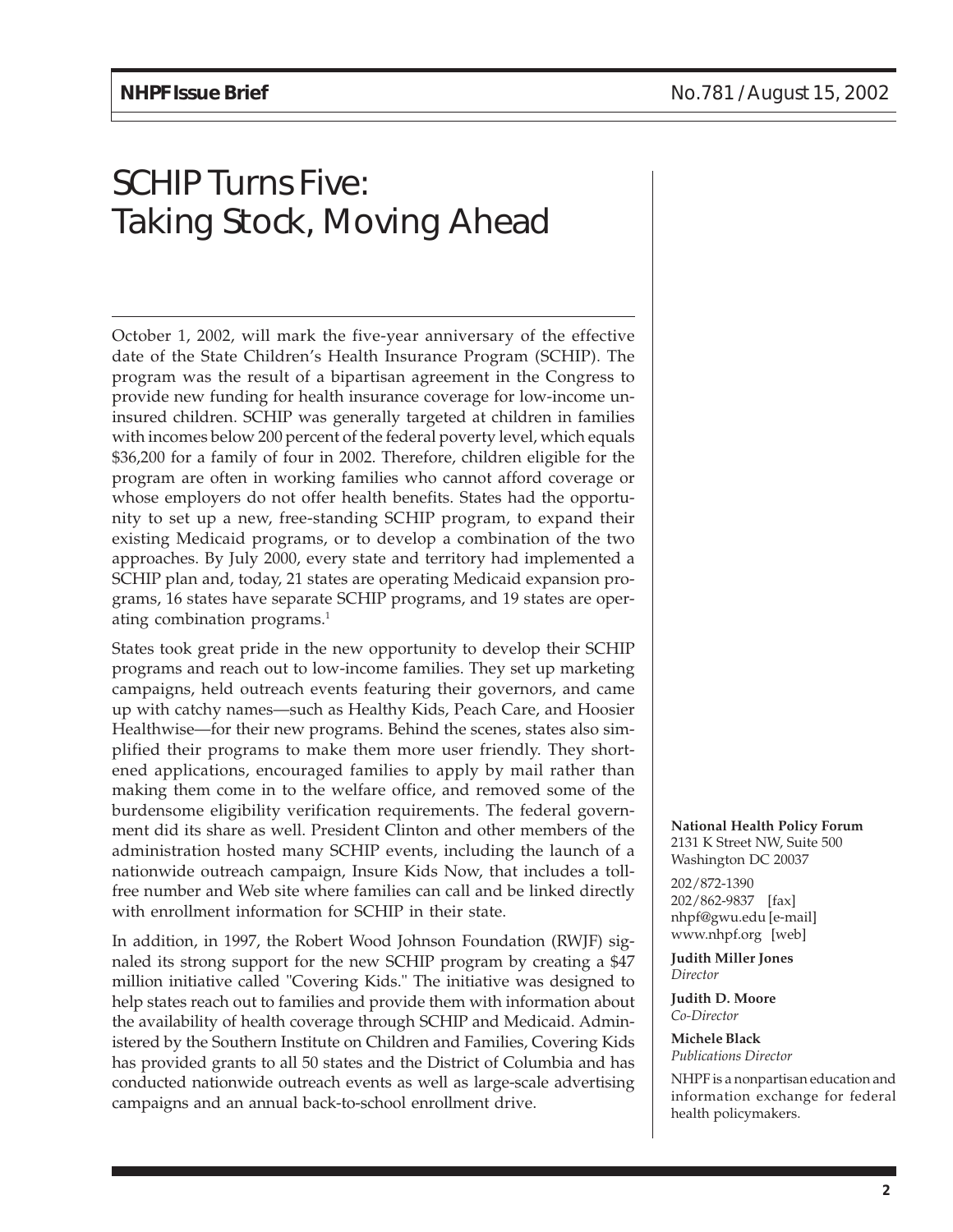#### **SUCCESSES AND CHALLENGES**

#### **Enrollment Growth**

Despite initial delays and quandaries in some states about how to structure their new programs, states and their legislatures took a thoughtful approach toward the design and rollout of SCHIP. The result has been a steady trend of significant enrollment growth—over a million children each year—and a wide recognition of success by academics, advocates, and governments alike. The Centers for Medicare and Medicaid Services (CMS) reports that 4.6 million children were enrolled at some point during fiscal year (FY) 2001 (the year ending September 30, 2001)—an increase of 38 percent over the 3.3 million enrolled during the previous fiscal year (Figure  $1$ ).<sup>2</sup> These numbers are extremely encouraging, given the stated program goal of reducing the number of uninsured, and several studies have substantiated SCHIP's positive impact on the overall rate of uninsurance in the nation. As early as 2000, the Census Bureau's report on the Current Popula-

tion Survey noted that the decrease in uninsured children was largely due to the outreach efforts resulting from SCHIP implementation.<sup>3</sup>

In addition, research is beginning to substantiate the anecdotal evidence from states that SCHIP outreach efforts have also resulted in significant increases in regular Medicaid enrollment. Outreach strategies and simplification efforts have not only made the SCHIP program user friendly, they have encouraged states to streamline their Medicaid programs in ways that begin to step away from the "welfare stigma" from which many states' programs still suffer. Covering Kids has played a significant role in encouraging state innovations with outreach and eligibility simplification activities for both SCHIP and Medicaid. In fact, on May 1, 2002, RWJF announced a new initiative, Covering Kids and Families, and provided an additional \$55 million in grants to support and enhance states' outreach and retention efforts over the next four years.

#### **Economic Downturn**

The current economic situation has caused states to slow or even reverse some of those efforts in an attempt to control Medicaid spending and enrollment. A few states have considered or implemented similar changes to their SCHIP programs, including capping enrollment for extended periods of time. On the whole, however, states are committed

**FIGURE 1 Number of Children Ever Enrolled in SCHIP, Calendar Year 1998 through Fiscal Year 2001**



*Source: Centers for Medicare and Medicaid Services, "State Children's Health Insurance Program: Fiscal Year 2001 Annual Enrollment Report," U.S. Department of Health and Human Services, Washington, D.C., February 6, 2002.*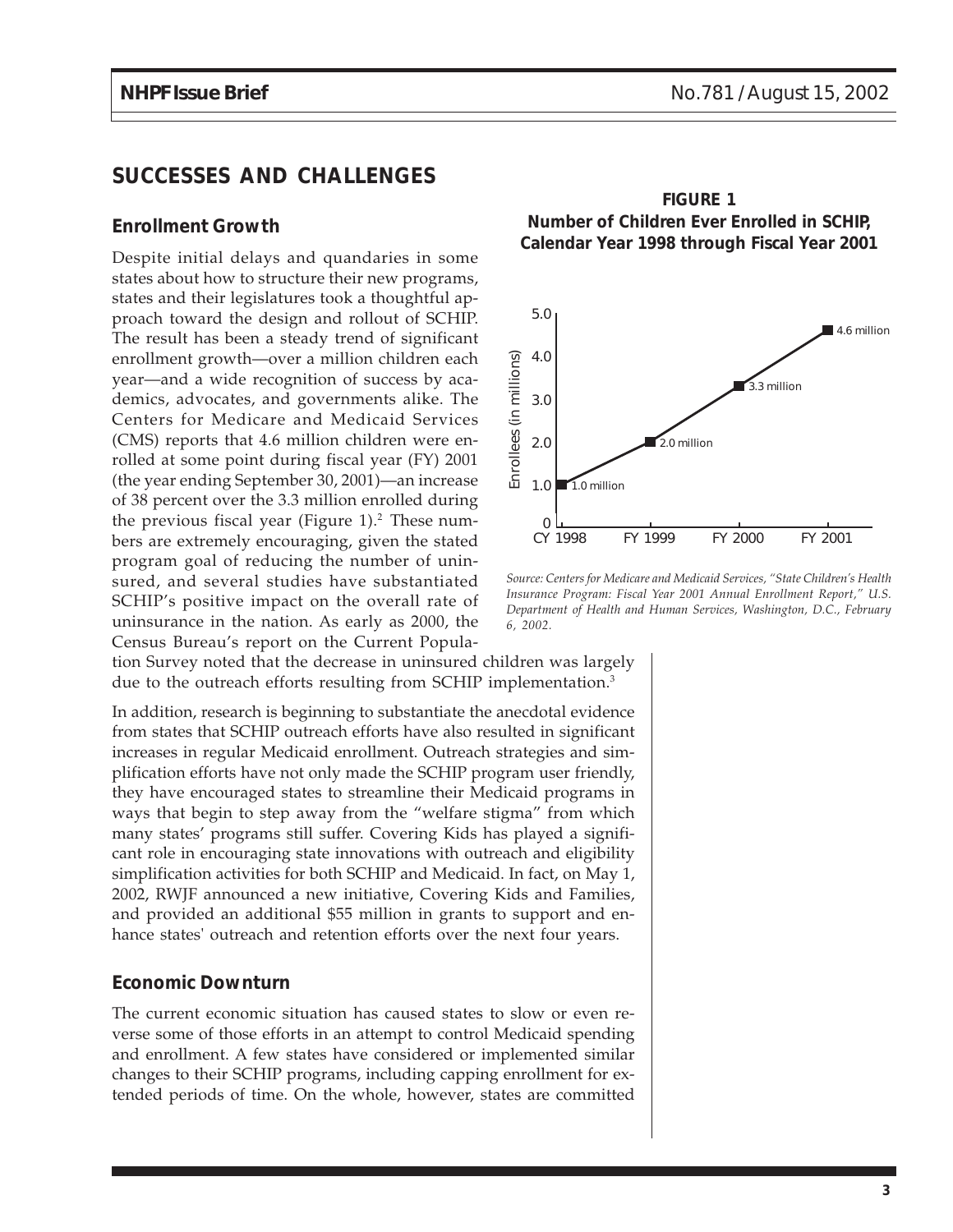to maintaining their programs and the streamlined processes that have helped them find and enroll uninsured children over the past four years.

These successes must be considered in the context of the number of uninsured children that have not yet been reached, the size of SCHIP compared to that of states' Medicaid programs, and the current fiscal environment. For more than a year, the economy has been a major cause for concern across the board, and nearly all states have reported shortfalls in their budgets. While the direct effect on program enrollment is just beginning to be documented, declines in the economy logically result in more families becoming unemployed, uninsured, and therefore eligible for Medicaid or SCHIP. This influx of eligibles could prove to be problematic for states in a time of even tighter budgets than usual. The Medicaid program already serves 21 million children, and federal funding accounted for an average of 15 percent of states' general revenues in 2001.4 In addition, even though the SCHIP allotments are a separate and additional funding stream for states, they must contribute a portion of their own funds in order to draw down the federal enhanced match. When there is no state money to be had, the availability of federal matching funds is a small consolation. Finally, while several studies have indicated that SCHIP has had a positive impact on Medicaid enrollment, as well as the overall rate of uninsurance in the nation, the Census Bureau reports that there were still 8.4 million uninsured children in 2000, many of whom are eligible for Medicaid or SCHIP.<sup>5</sup>There is clearly much more work to be done.

#### **The "SCHIP Dip"**

When it was authorized as part of the Balanced Budget Act of 1997, the SCHIP program was funded as a block grant to states, providing them \$40 billion over ten years to expand health coverage to low-income uninsured children. However, as part of the budget balancing effort, the SCHIP funding was not distributed equally over the ten years. Instead, Congress allocated almost \$4.3 billion for each of the first four years of the program—1998 through 2001—but then decreased the funding by more than \$1 billion to \$3.15 billion for each of the following three years (Figure 2). So, between 2002 and 2004, states will experience a 26 percent decline in the amount of federal funding that is available to them for the maintenance (or unlikely expansion) of their SCHIP programs. Done with the sole purpose of helping to balance the overall federal budget, this "SCHIP dip" could mean a loss of SCHIP coverage for nearly 1 million children over the next three years.<sup>6</sup>

SCHIP funding is made available to the states through an allocation formula specified in the statute. The statute also includes a provision that requires any unspent SCHIP funds to be redistributed to states that fully expend their allotments at the end of a three-year period. These states would then have one additional year to spend the redistributed funds. In 2001, Congress amended this provision to allow for the redistribution

**When there is no state money to be had, the availability of federal matching funds is a small consolation.**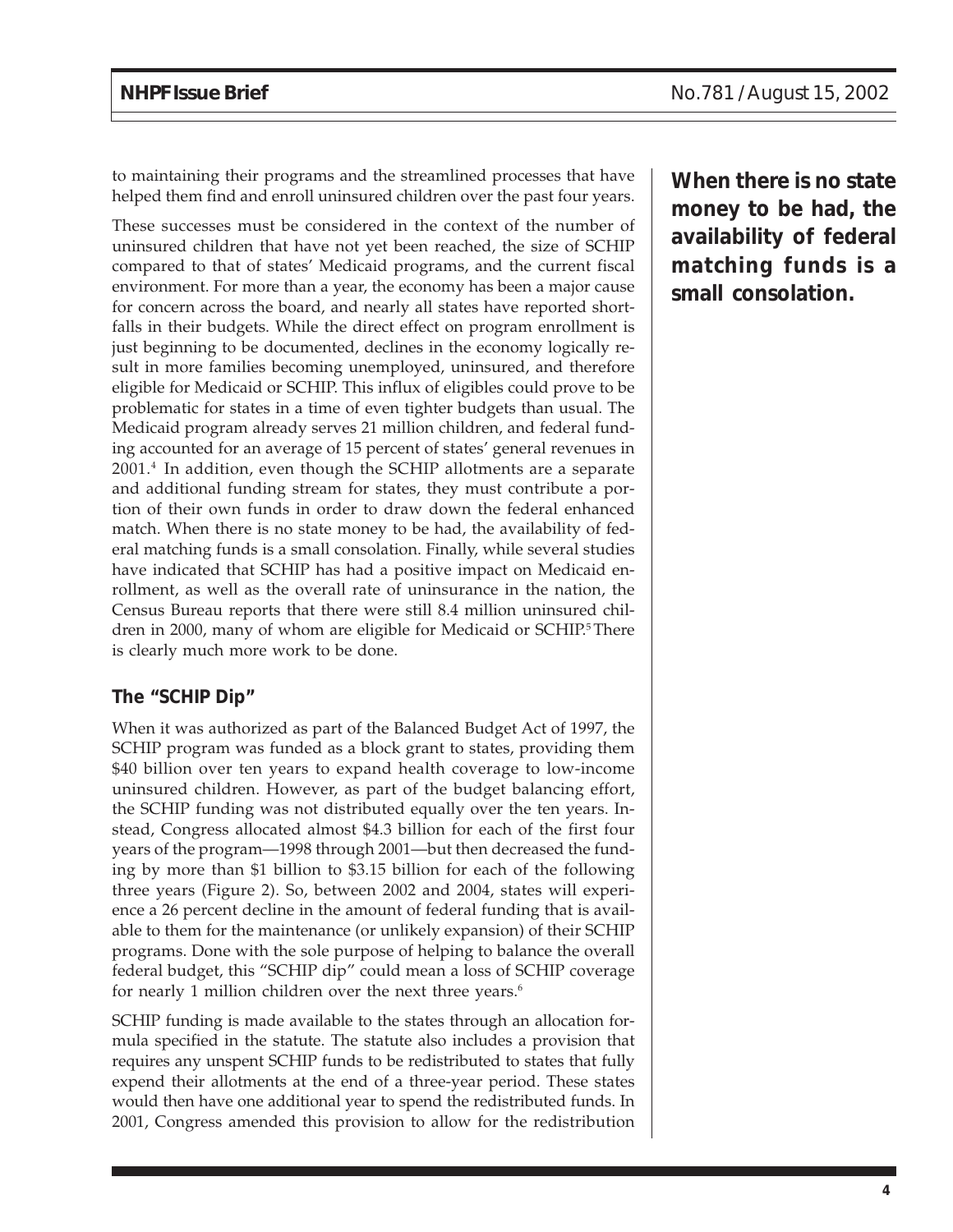

**FIGURE 2**



and retention of unused funds for FY 1998 and FY 1999. Any remaining unused funds from these years are scheduled to return to the U.S. treasury at the end of this fiscal year (September 30, 2002). Currently a total of \$2.8 billion of unspent federal funding is scheduled to revert to the treasury at the end of FY 2002 and FY 2003.<sup>7</sup>

On August 5, 2002, Sens. Jay Rockefeller (D-W.Va.), Lincoln D. Chafee (R-R.I.), Edward M. Kennedy (D-Mass.), and Orrin G. Hatch (R-Utah) introduced the Children's Health Improvement and Protection Act of 2002 (S.2860), legislation designed to correct the SCHIP dip and help avoid the reduction in SCHIP caseloads that has been anticipated under the current law. The bill would provide additional funding to restore SCHIP allotments for FY 2003 and FY 2004 to the FY 2001 level. The bill would also enable the expiring unspent SCHIP funds to remain with the states, rather than return to the U.S. treasury and continue to allocate unspent SCHIP funds equitably among the states. $8$ 

In addition to extending the availability of the existing funds, the legislation would also develop a "caseload stabilization pool" that would target the states most likely to have funding shortfalls in the coming years.<sup>9</sup> Analysis suggests that this approach could provide sufficient funding to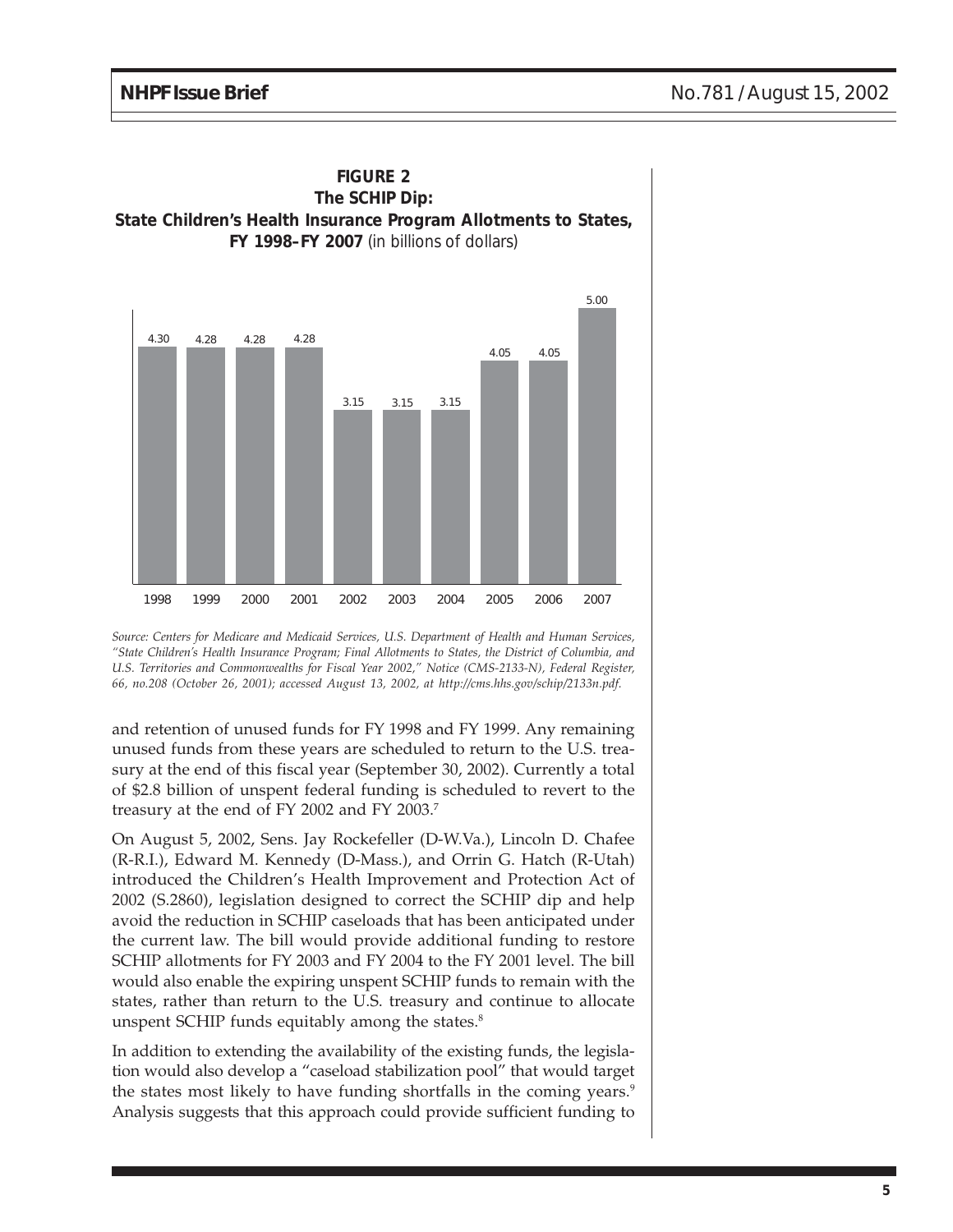keep SCHIP caseloads from dropping and may even allow more children to receive coverage over the next five years of the program.<sup>10</sup> Although the future of this bill is uncertain, the administration has supported, in the president's 2003 budget, the goal of keeping SCHIP funding with the program and allowing it to continue to reach more uninsured children and families.

#### **Medicaid Budget Woes**

As noted earlier, states' Medicaid budgets have become extremely tight as the economy has faltered over the past year. In response, the Senate, on July 25, 2002, approved a fiscal relief amendment that would provide a total of \$5.7 billion in additional Medicaid funding to temporarily increase the Medicaid matching rate for states that stand to have their federal medical assistance percentages  $(FMAPs)^{11}$  decreased as a result of the strong economy of the late 1990s.<sup>12</sup> The FMAP recalculations are based on a Department of Health and Human Services (DHHS) analysis of three years of Census Bureau data on per capita income growth. Because they are based on the three-year average of these data, the adjustments are not immediately responsive to economic conditions. Consequently, the updated FMAPs, which will take effect on October 1, 2002, will reflect the tremendous economic growth between 1998 and 2000 (rather than states' current budgetary restrictions) and will only further compound their problems. Although the bill passed the Senate with very strong bipartisan support, there is no comparable bill in the House, so the future of this measure is not yet clear.

If these two bills eventually become law, states will gain some additional funds to help them sustain their Medicaid and SCHIP programs. However, the economy will continue to be the deciding factor in determining whether states will be able to further expand their programs to reach more uninsured children and families.

#### **Health Insurance Family Style**

The theory that reaching out to and enrolling parents in health coverage will result in more children enrolled has become widely accepted over the past two years. Several states have made this assertion as a basis for an SCHIP Section 1115 demonstration and a means to access unspent SCHIP allotment funds. The Urban Institute looked at the first four states—New Jersey, Minnesota, Rhode Island, and Wisconsin—that received approval to use SCHIP funds to cover parents of children enrolled in the program and found that parents, and indeed their children, are enrolling readily in Medicaid and SCHIP. In fact, enrollment has even exceeded projected targets in some states. And state officials concluded that enrolling parents has led to substantial gains in child enrollment in both Medicaid and SCHIP, with child enrollment growing more rapidly than it did during the Medicaid child-only coverage expansions of the 1990s.<sup>13</sup>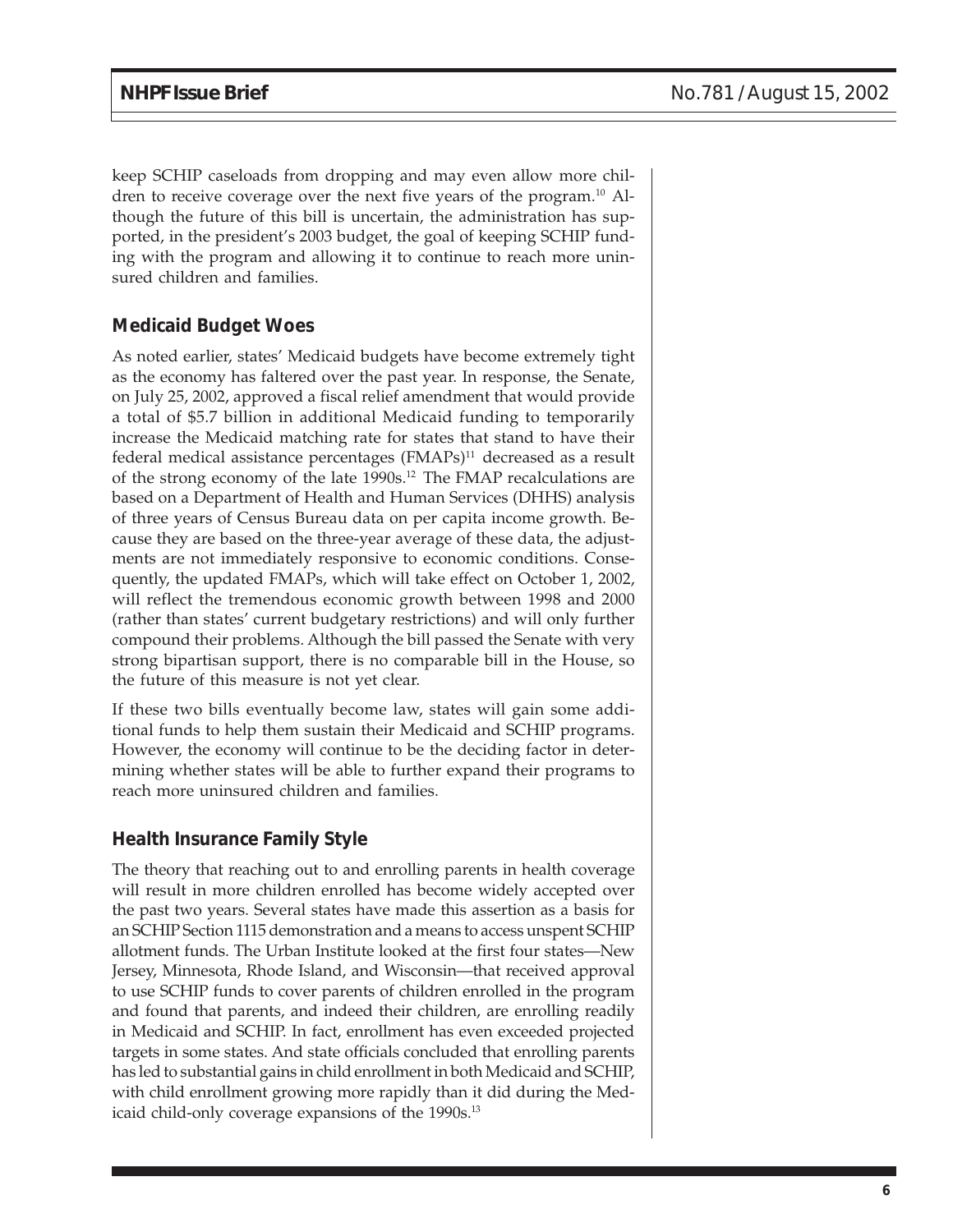More recently, states have been afforded even more flexibility to cover new populations and modify benefit packages and cost-sharing structures through a new approach to Section 1115 demonstrations and the new Health Insurance Flexibility and Accountability Initiative (HIFA) announced by DHHS in August 2001. In the past year, three states have received approval to expand coverage to adults using a Section 1115 waiver—California, Utah, and Arizona.14

Recently, questions and concerns have been raised regarding the additional flexibility the administration is providing states in using their SCHIP allotments. In particular, Arizona's demonstration, which uses SCHIP funding to provide coverage for childless adults, prompted strong criticism from the General Accounting Office (GAO). The concern is that allowing states to use unspent SCHIP funding to cover childless adults is not consistent with the statutory objective of expanding health coverage to low-income children. In a July 2002 report to the Senate Finance Committee, GAO asserted that DHHS has not, with its recent approvals of waivers under the new flexibility initiatives, consistently ensured that waivers are in line with program goals and are budget neutral. In fact, it concluded that the use of SCHIP funding for adults "is not authorized" under the statute.<sup>15</sup> GAO is further concerned that allowing coverage of childless adults could eventually prevent the redistribution of SCHIP funds to other states that have exhausted their allocations by covering children. The report recommends that the secretary of health and human services amend the approval of the Arizona waiver to prevent future use of SCHIP funds on childless adults and deny any pending proposals from other states. In addition, GAO recommends that Congress consider amending Title XXI, the SCHIP statute, to specify that SCHIP funds are not available for coverage of childless adults.16

In its comments on the GAO report, DHHS disagreed with the assertion that the Arizona waiver is inconsistent with the intent of the SCHIP statute. The agency argued that the Arizona waiver "must be viewed as a comprehensive approach in providing health insurance coverage to those who were previously uninsured, including parents and childless adults, some of whom may indeed be former Medicaid recipients."17 It is not yet clear whether the administration will accept the GAO's recommendations or how it might respond to further criticisms from Congress. By making the request to GAO for an investigation, Congress does appear to be taking seriously the original intent of the SCHIP statute and the need to protect the funding that accompanies it.

### **RETENTION: THE KEY TO THE FUTURE**

While upward SCHIP enrollment trends have earned the states a reputation for innovation and commitment to the goal of reaching out to the uninsured, very little is known about what happens to families after they reach the end of their initial period of eligibility. Indeed, during **Very little is known about what happens to families after they reach the end of their initial period of eligibility.**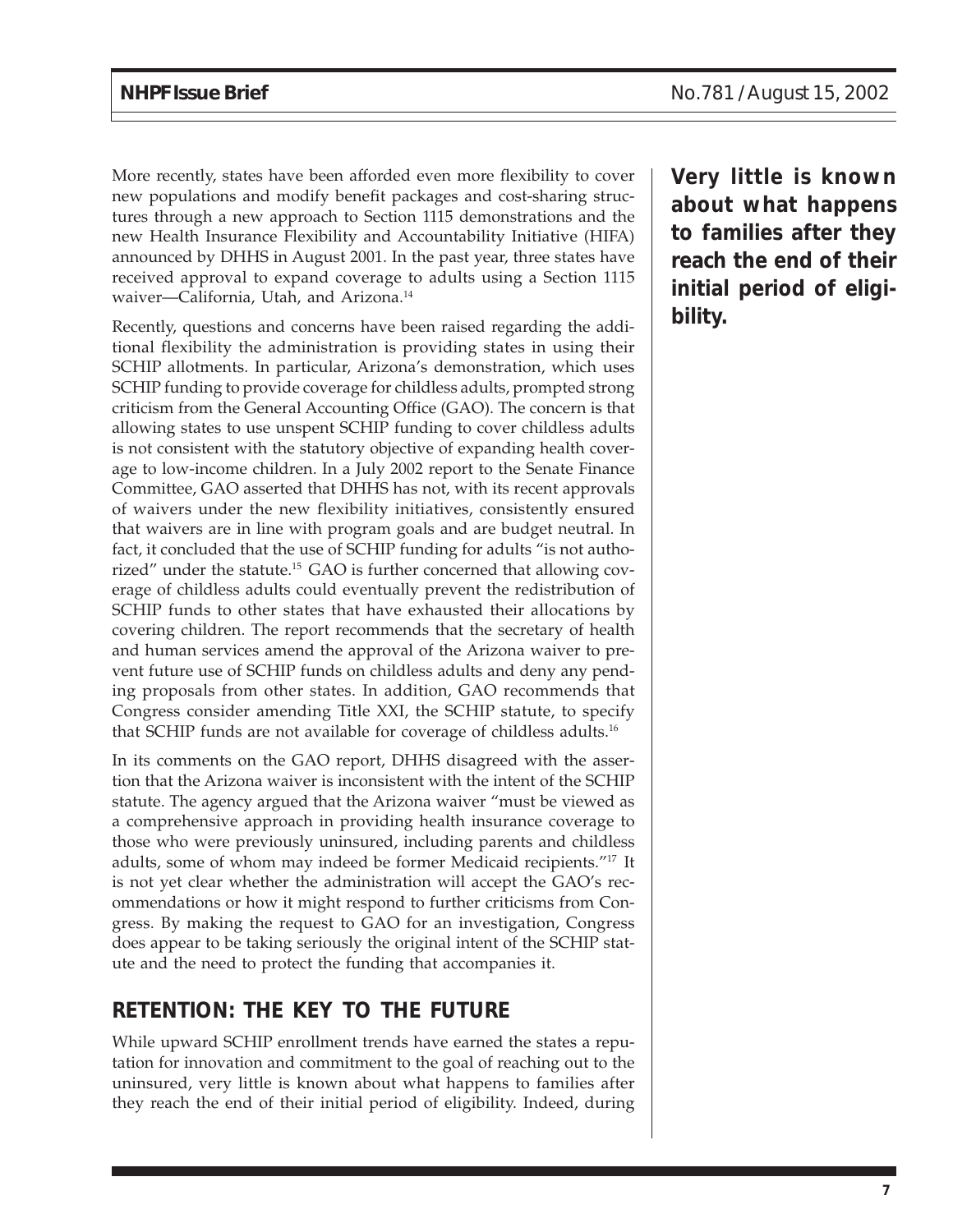the first few years of SCHIP, the main focus was on enrollment strategies: outreach, marketing, eligibility simplification, and cultural competency. Retention has always been a stated goal of SCHIP, but until recently monitoring disenrollment rates and eligibility renewal processes has generally taken a back seat to increasing enrollment.

Keeping eligible children enrolled in health care coverage is important, both administratively for states and in terms of health outcomes for children. Disruptions in health coverage can reduce continuity of care, result in missed preventive visits and place families in the tenuous position of trying to pay out-of-pocket for health care costs incurred during periods of uninsurance. In addition, since a significant number of children who are disenrolled return to public coverage within two months, (suggesting that they did not have access to other coverage), the costs of re-establishing eligibility and re-enrolling children in health plans can be burdensome for all involved.18

Retention has been an elusive issue, both semantically and in practice. States are free to design their renewal processes to best suit their own administrative structures and budgets, so comparing policies across states has been difficult. A few common themes have emerged, however, and several terms should be defined in order to clarify the discussion:

*Redetermination* is the process though which a family's SCHIP or Medicaid eligibility is reassessed. States have flexibility to decide how much information to request and how frequently to conduct redeterminations. Forty-two states have established a 12-month eligibility period in both their Medicaid and SCHIP programs,<sup>19</sup> but only a handful have significantly reduced the information required to redetermine eligibility. Of late, many states have begun to refer to redeterminations as *renewals* to help the program sound more like a commercial insurance product.

*Continuous eligibility* is a policy that allows families to remain enrolled in SCHIP or Medicaid for the entire eligibility period, regardless of a change in financial or other circumstances. Seventeen states currently provide children with 12 months of continuous eligibility.<sup>20</sup> (Many states have a 12-month eligibility period, but require families to report changes in income to the SCHIP or Medicaid agency, which would lead to an earlier eligibility redetermination and possible discontinuation of coverage.)

*Passive renewal* is a policy that a few states have implemented that allows families to stay enrolled in the program without being required to actively submit new income or other eligibility information to the state. Instead, the state sends the family a preprinted renewal form and asks them to return the form only if information needs to be updated. Passive renewal is often done in combination with a monthly premium. In this case, at the point of redetermination, states assume the family is still financially eligible and living in the state as long as they continue to make the premium payment.

**Keeping eligible children enrolled in health care coverage is important, both administratively for states and in terms of health outcomes for children.**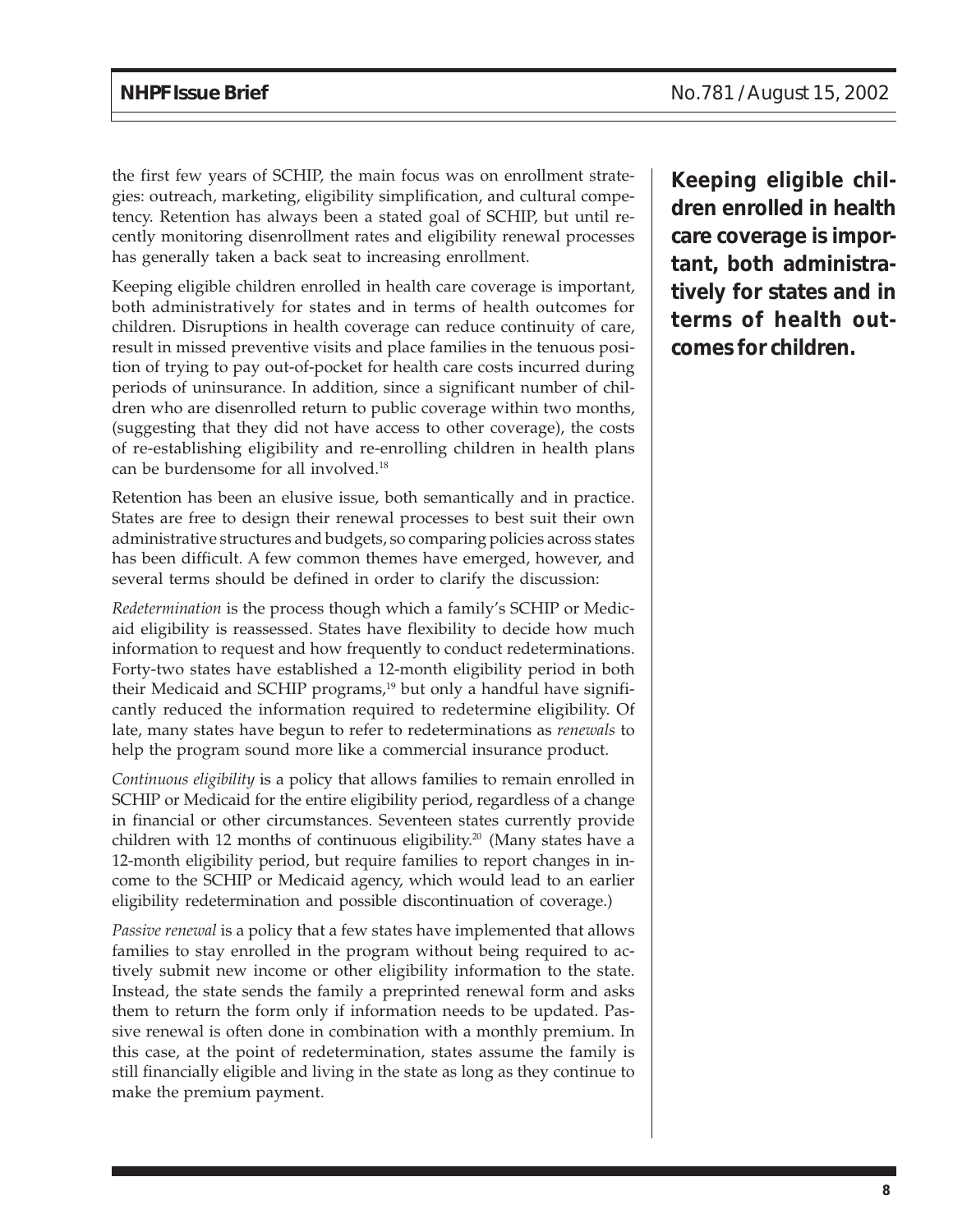#### **NASHP and CHIRI— First Looks at Retention**

In 2001, with funding from the David and Lucile Packard Foundation, the National Academy for State Health Policy (NASHP) established a SWOT (Strengths, Weaknesses, Opportunities and Threats) Team made up of seven states operating stand-alone SCHIP programs (Alabama, Arizona, California, Georgia, Iowa, New Jersey, and Utah) that agreed to take an in-depth look at their eligibility renewal processes and corresponding retention rates. NASHP contracted with a national research firm to conduct a study from the families' perspective. Lake Snell Perry and Associates conducted focus groups and a telephone survey with parents of current and past SCHIP enrollees. The study focused on two groups, current enrollees who have been enrolled in SCHIP for at least 6 months and "lapsed families" who had been terminated from the program either for nonpayment of their premiums or for failure to complete the renewal process.

The findings of the survey and focus group discussions include the following:

■ Parents appreciate SCHIP and consider it a "high-quality" program. They want to keep their children enrolled (or would like to re-enroll them).

■ Both programs and parents play a role in the effectiveness of the retention process—while it is clear that states could do more to make the renewal process more user friendly and less burdensome, many parents reported that they just had not gotten around to sending in the paperwork.

■ Most parents consider the premium to be reasonable and say they feel good about contributing toward their children's coverage, but they sometimes have trouble finding the money to pay the premiums.<sup>21</sup>

While the results highlight positive aspects of the programs, they also indicate a few areas for concern and, perhaps most importantly, make it clear that very little is really known about retention at this point. There will undoubtedly be continuing lessons—similar to those states have been able to learn from each other about enrollment and outreach strategies—in finding the most effective and efficient retention strategies.

The Child Health Insurance Research Initiative (CHIRI), led jointly by the federal Agency for Health Care Research and Quality (AHRQ) and the Health Resources and Services Administration (HRSA) and funded

#### **Florida – Healthy Kids**

Florida's Healthy Kids program is highlighted in the CHIRI study as having the most success with retention to date. This success is largely attributed to the use of a passive renewal process in which the state simply sends out a form preprinted with the family's information and asks the family to return it only if information needs to be updated. The state's use of a "universal premium" of \$15 per month for all SCHIP families provides a second check on eligibility for the state. Families who move out of the state, purchase other coverage, or do not want to continue with the program simply stop paying their premiums and the state discontinues coverage after three months. Consequently, 58 percent of children were enrolled in Healthy Kids at the two-year anniversary of their initial enrollment date and, although the state does not have a 12-month continuous eligibility policy, disenrollment rates were no greater at redetermination than at any other time.<sup>22</sup>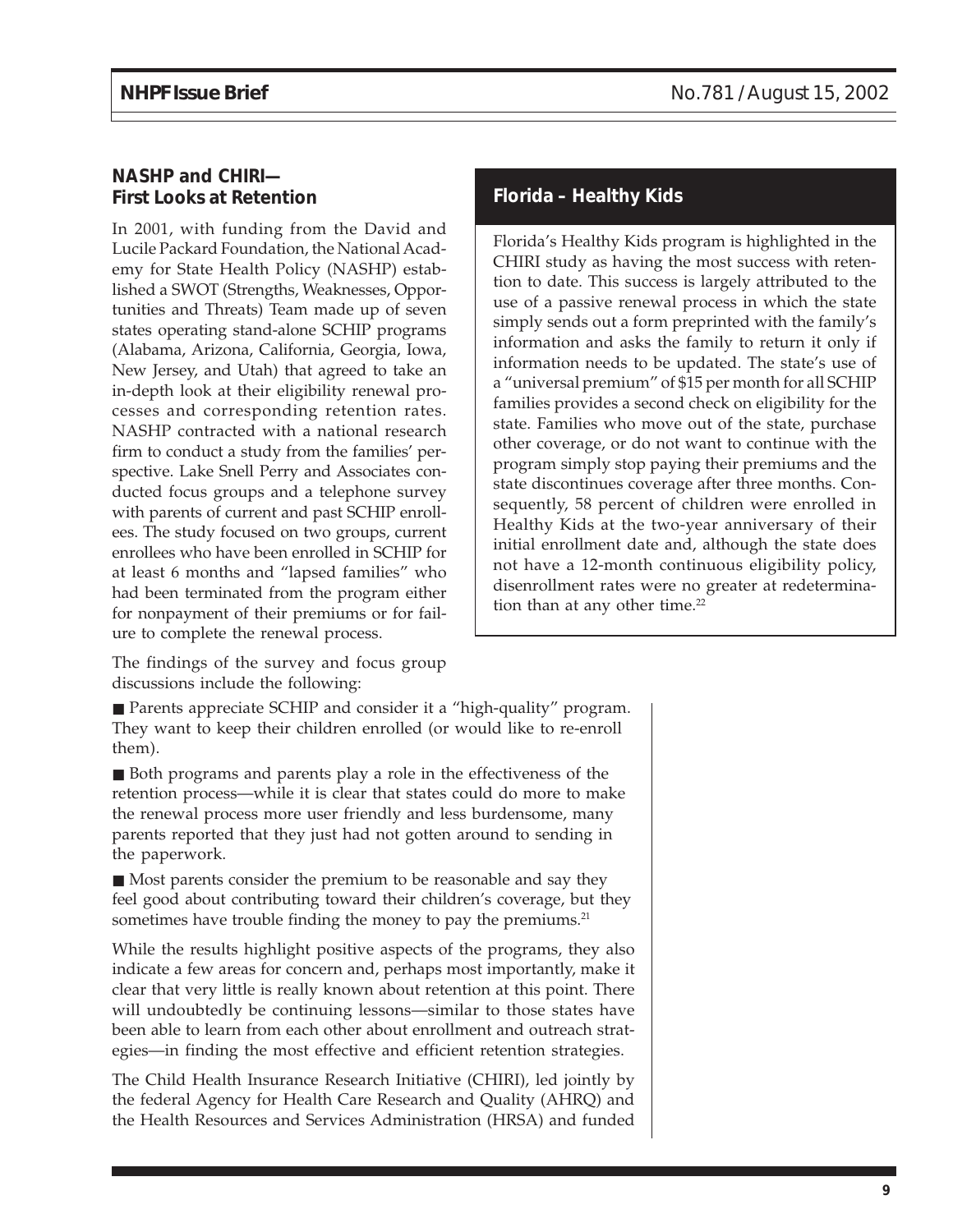by AHRQ, HRSA, and the David and Lucile Packard Foundation, looked at renewal and disenrollment policies in four states—Kansas, Oregon, New York, and Florida. The study examined state policies in more detail and attempted to measure how each state's combination of strategies affected their overall retention rates. The study yielded many interesting findings, some dos and don'ts, and opportunities for further thinking and experimentation by states.

■ More than half of the children in New York and Florida were enrolled in SCHIP at the two-year anniversary of their initial enrollment; however, many of these children had been disenrolled at least once during that time.

■ Complex and administratively burdensome redetermination requirements can generate large numbers of disenrollments (as many as 50 percent). While some represent transfers to Medicaid or other cover-

#### **North Carolina – Health Choice for Children**

North Carolina enacted a freeze on new enrollment in Health Choice for Children from January until October of 2001, with some interesting and unexpected results. During the 10-month period, children were placed on a waiting list and remained there until the state determined that enough children had disenrolled from the program. The state began to enroll children off the waiting list in July 2001 and by October had enrolled a total of 36,000. The state found that negative publicity about the freeze, combined with its efforts to remind families of the importance of re-enrolling in order to keep their coverage for an indefinite period of time, resulted in more families taking the renewal process seriously and staying enrolled in the program; only 25 percent of families coming up for renewal during the freeze period did not re-enroll in Health Choice.<sup>24</sup>

age, 25 percent of those who were disenrolled re-enrolled in SCHIP after two months. This suggests that these children did not obtain other coverage and had likely been disenrolled inappropriately.

■ Longer periods of continuous eligibility result in better program retention, but requiring additional paperwork and concrete verification of income still results in spikes in disenrollment at the end of the continuous eligibility period.

■ Even in the absence of 12-month continuous eligibility, a passive renewal policy seems to have the most positive effect on program retention.23

These two studies and other anecdotal information from states provide interesting opportunities for other states to think about ways to improve their renewal processes and keep children enrolled in SCHIP for as long as they are eligible.

### **THE FUTURE OF SCHIP: MOVING AHEAD**

As SCHIP moves from childhood into adolescence, the successes and challenges, but also the lessons learned, will undoubtedly continue. In the grand scheme of things, federal funding for the program is secured by the statute until 2007, and SCHIP and Medicaid will likely play a role in the continuing debate over universal health coverage. On a more local scale, states will continue to refine their programs and learn from each other about what works best. They will share ideas about enrollment and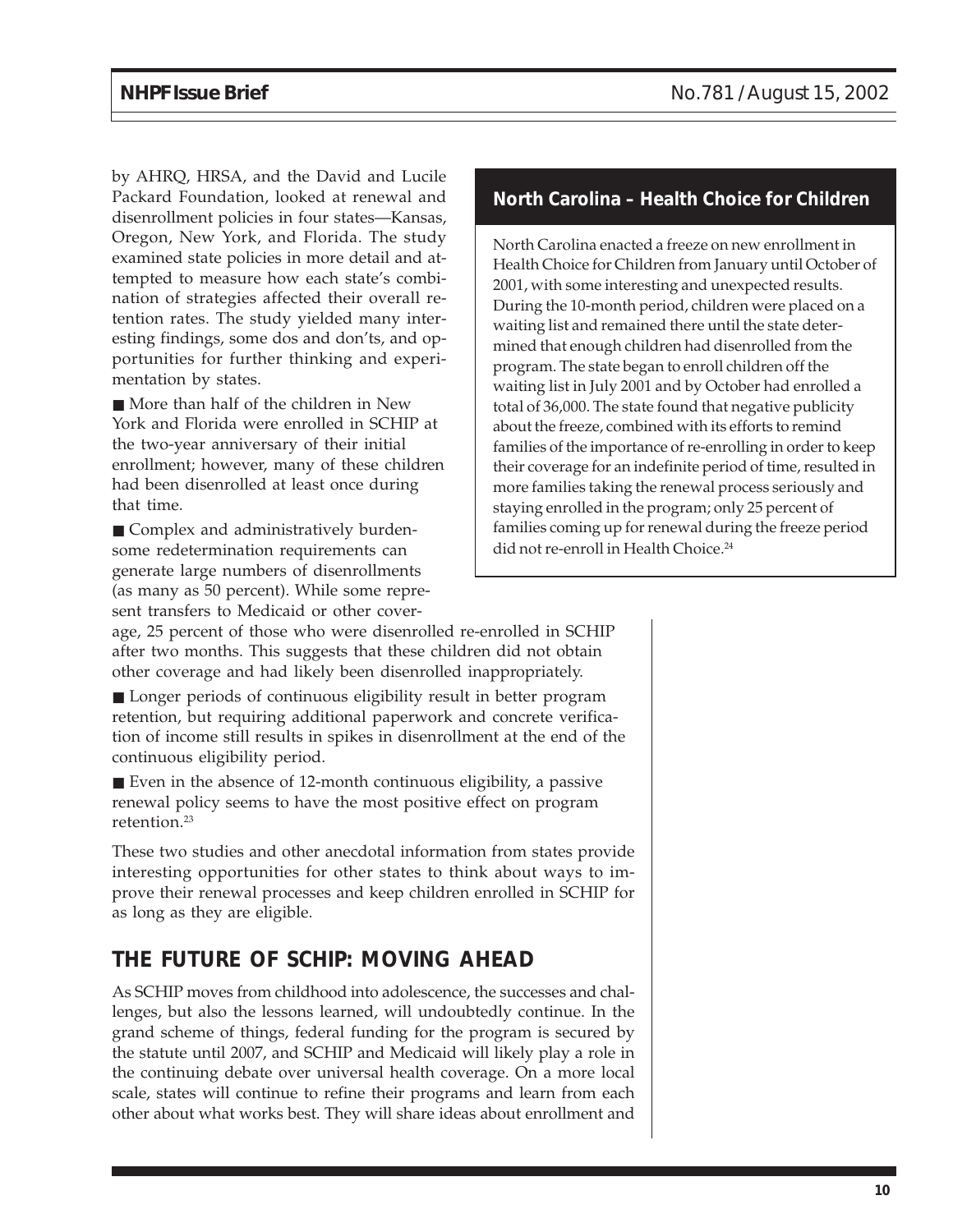retention strategies, cost-sharing and benefit structures, and creative financing mechanisms. States will also continue to have opportunities to experiment with their SCHIP and Medicaid programs—expand them to (some) new populations, work with the private sector to blend funding and benefit packages, and continue to reach out to low-income families whose children are in great need of health care coverage.

#### **ENDNOTES**

1. Centers for Medicare and Medicaid Services, "State Child Health Insurance Program Plan Activity Map," updated as of August 6, 2002; accessed August 13, 2002, at http:// www.cms.hhs.gov/schip/chip-map.asp.

2. Centers for Medicare and Medicaid Services, "State Children's Health Insurance Program Annual Enrollment Report: Fiscal Year 2001: October 1, 2000–September 30, 2001," February 6, 2002; accessed July 30, 2002, at http://www.cms.hhs.gov/schip/schip01.pdf. These data indicate the number of children "ever enrolled" during the course of the year, not to be confused with "point-in-time" enrollment numbers that indicate enrollment during a given month. For example, Vernon Smith, Ph.D., has conducted an ongoing survey of states' enrollment counts for December of each year, finding that 3.5 million children were enrolled in SCHIP in December 2001.

3. U.S. Census Bureau, "Health Insurance Coverage: Consumer Income—1999," Estimates based on the March 2000 Current Population Survey, September 29, 2000, 9; accessed August 12, 2002, at http://www.census.gov/prod/www/abs/popula.html#income. Mathematica Policy Research, Inc,. and the Urban Institute have also done analysis to further quantify this effect.

4. Kaiser Commission on Medicaid and the Uninsured, "Medicaid 'Mandatory' and 'Optional' Eligibility and Benefits," Washington, D.C., July 2001, 1.

5. U.S. Census Bureau, "Health Insurance Coverage: Consumer Income—2000," Based on the March 2001 Current Population Survey, Washington, D.C., September 2001, 3; accessed August 13, 2002 at http://www.census.gov/prod/www/abs/popula.html#income. There are a range of estimates regarding the numbers of uninsured children that are actually eligible for Medicaid or SCHIP, but are not enrolled. Urban Institute analysis has estimated that 6.8 million uninsured children are eligible but unenrolled, with 4.6 million eligible for Medicaid and 2.3 million eligible for SCHIP (these estimates account for immigrant children as well). See Lisa Dubay, Jennifer Haley, and Genevieve Kenney, "Children's Eligibility for Medicaid and SCHIP: A View from 2000," Urban Institute, Washington, D.C., March 2002, 3; accessed August 13, 2002, at http://www.urban.org/uploadedPDF/310435.pdf. Another recent analysis, by John Holohan at the Urban Institute, has estimated that nearly 5 million children are eligible for the programs but have not been reached. See also Robert Wood Johnson Foundation, "New Data: Nearly 5 Million Children in America Are Needlessly Uninsured," press release, Washington, D.C., August 1, 2002; accessed August 6, 2002, at http:// www.rwjf.org/newsEvents/index.jsp.

6. Office of Management and Budget, *Analytic Perspectives, Budget of the United States Government, Fiscal Year 2003,* 297; accessed August 13, 2002, at http://www.whitehouse.gov/ omb/budget/fy2003/pdf/spec.pdf. See also Edwin Park, Leighton Ku, and Matthew Broaddus, "OMB Estimates Indicate that 900,000 Children Will Lose Health Insurance Due to Reductions in Federal SCHIP Funding," Center on Budget and Policy Priorities, Washington, D.C., July 15, 2002; accessed August 8, 2002, at http://www.cbpp.org/7-15-02health.htm.

7. On September 20, 2002, \$1.2 billion is scheduled to expire and revert to the treasury; an additional \$1.6 billion is expected to expire on September 30, 2003.

8. Office of Sen. Jay Rockefeller, "Fact Sheet on Rockefeller-Chafee-Kennedy-Hatch Children's Health Improvement and Protection Act of 2002, August 1, 2002; accessed August 6, 2002, at http://www.rockefeller.senate.gov/2002/pr080102b.html.